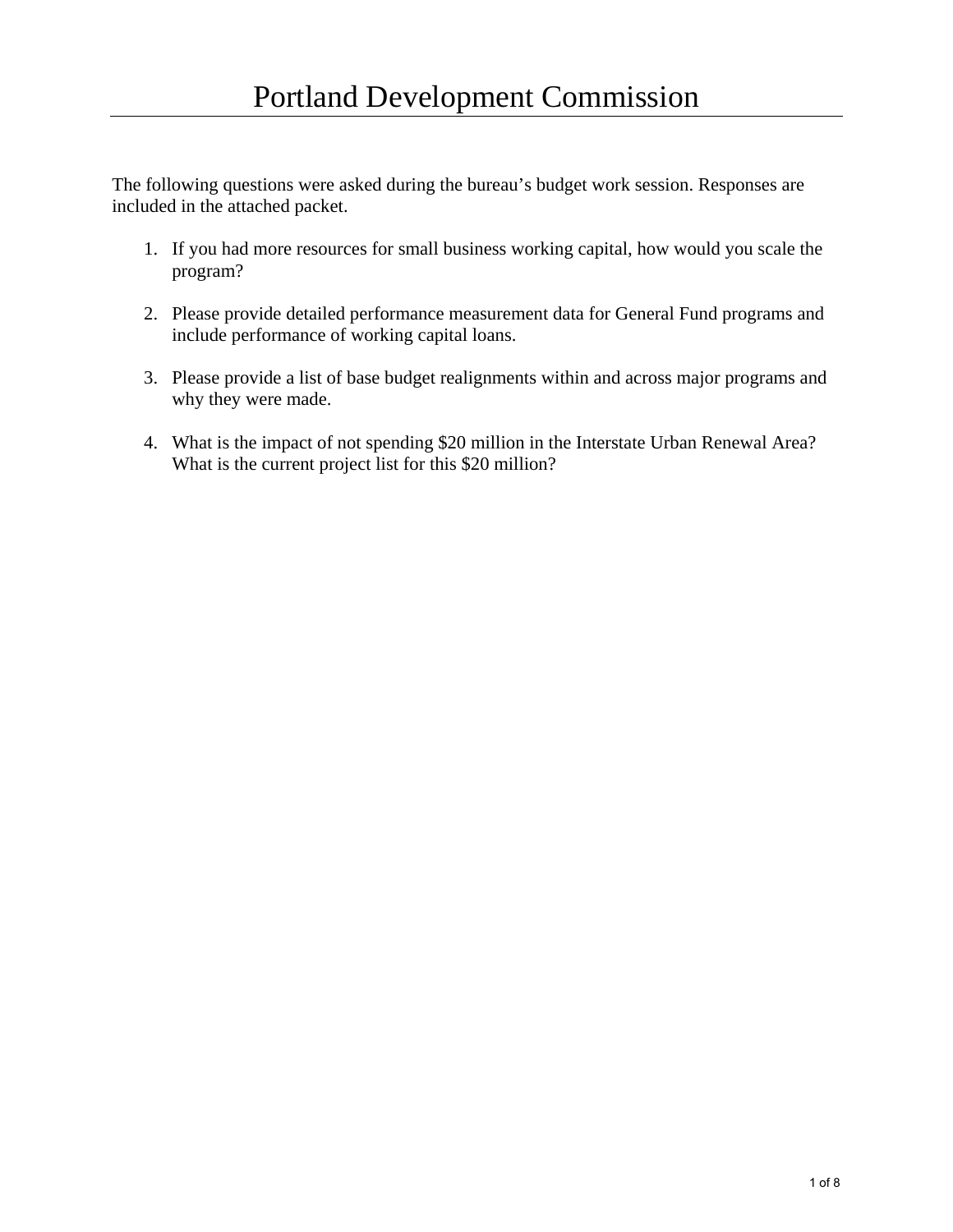#### **PDC April 3 Work Session Follow-up**

## *1) If you had more resources for small business working capital, how would you scale the program?*

The Small Business Working Capital Loan Fund compliments that agency's tax-increment financing loan fund and is available city-wide to assist small businesses with product development, sales, marketing and equipment purchase opportunities. Since July 2009 PDC has provided more than\$2.4M in working capital and equipment purchase loans to local businesses, including \$460,000 from General Fund resources.

With the current amount requested, \$154,065, the goal of the program in FY2014-15 is to provide 6 loans of approximately \$25,000 each in working capital to businesses connected to our neighborhood or traded sector initiatives.

Additional resources of up to \$500,000 would help capitalize a more robust investment fund able to support additional small businesses in the following ways:

- For neighborhood-serving businesses PDC would make available additional working capital loans of approximately \$25,000 to micro and small business clients who are not served by traditional financial markets and are connected to the business technical assistance services PDC supports through City General Fund and CDBG resources.
- For small traded sector businesses, funds would be used to support i) entrepreneurial firms founded by women and/or entrepreneurs of color. Improved access to earlystage investments for these entrepreneurs would help address a significant barrier to growth and the racial and gender disparities that continue to exist in terms of access to capital; and ii) suppliers of local craft manufacturers. These resources would help both the individual firms receiving working capital as well as companies who are seeking to expand but are constrained by the capacity of their suppliers to meet the new demand.
	- 2) Please provide detailed performance measurement data for General Fund programs and include performance of working capital loans.

#### *See attached FY 2012-13 metrics overview*

3) Please provide a list of base budget realignments within and across major programs and why they were made.

The FY 2014-15 PDC General Fund Requested Budget was submitted with a \$27,900 shift in ongoing funding from Neighborhood to Traded Sector (approximately 0.5% of the total ongoing FY 2014-15 ongoing funding).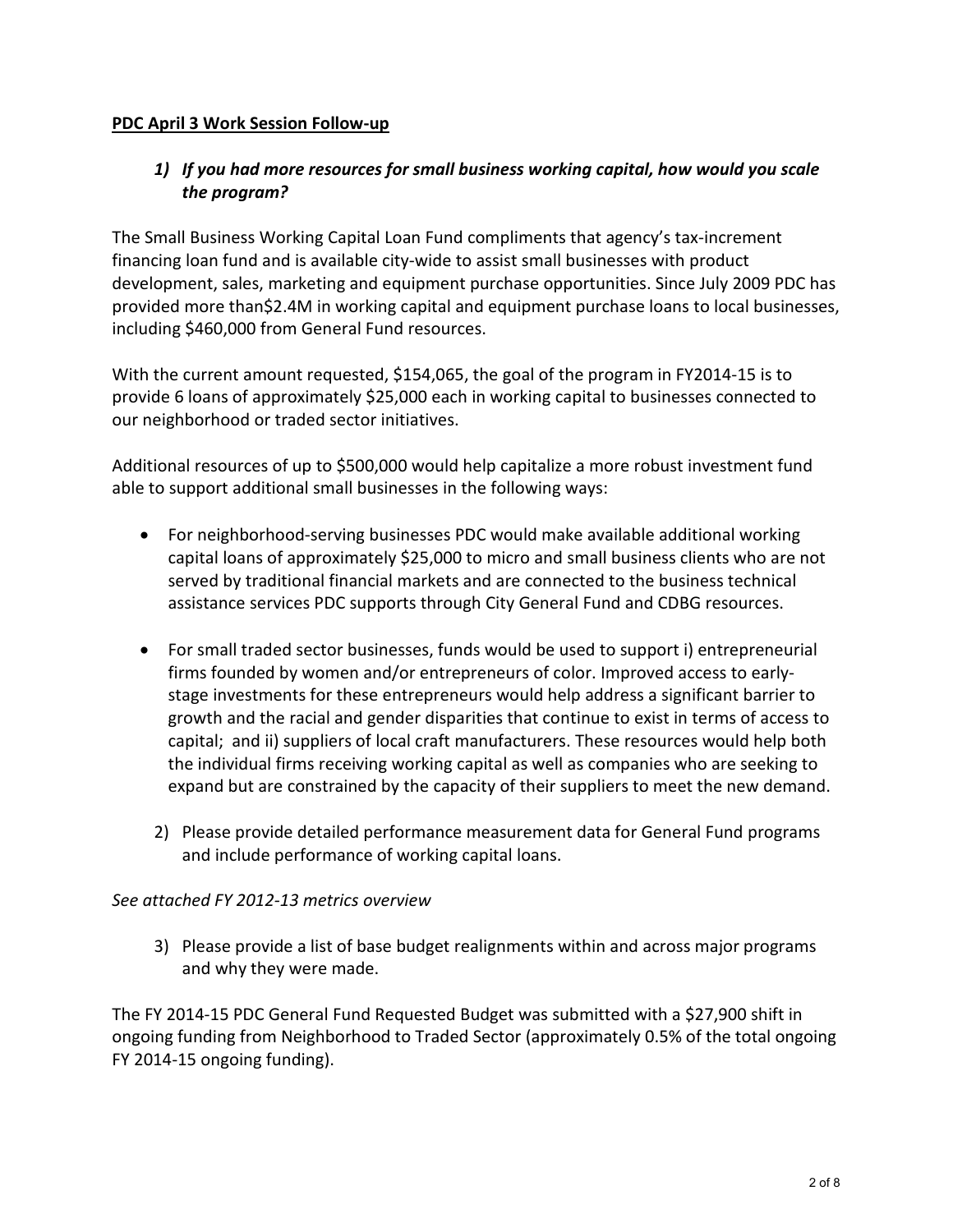The shift represents an updated adjustment following the implementation of the FY 2013-14 Adopted Budget which included a reduction in overall PDC ongoing funding of \$250,000 in addition to more specific ongoing and one-time program funding reductions. For FY 2013-14, the decision was to make all of the \$250,000 reduction to the Traded Sector programs.

During development of the FY 2014-15 budget, PDC shifted \$27,900 of the \$83,231 difference between the CAL Target and FY2013-14 Adopted Budget from Neighborhood programs to Traded Sector. The changes impacted the budget in the following ways:

- Neighborhood: (-\$27,900 under CAL Target)
	- o Keeps NPI & Main Street Network funding flat with FY 2013-14 and increases Small & Micro Business Assistance and Adult & Youth Workforce investment over FY 2013-14 but just under the CAL target based on adequacy of funding.
- Traded Sector: (+\$27,900 over CAL Target)
	- o Increases Cluster Development by \$34,548 over CAL target and reduces Entrepreneurship support by -\$6,648 less than CAL target based on program needs, in order to continue funding Greater Portland Inc. at the \$100,000 level and to offset cuts established in FY 2013-14.

| Program                                        | FY 2013-14<br><b>Adopted</b><br>(A) | FY 2014-15<br><b>CAL Target</b><br>(B) | FY 2014-15<br><b>Requested</b><br>(C) | <b>Difference</b><br>from<br>FY13/14<br>$(C - A)$ | <b>Difference</b><br>from CAL<br><b>Target</b><br>$(C - B)$ |
|------------------------------------------------|-------------------------------------|----------------------------------------|---------------------------------------|---------------------------------------------------|-------------------------------------------------------------|
| NPI & Main Street Network                      | \$748,000                           | \$768,271                              | \$748,000                             | \$0                                               | \$ (20, 271)                                                |
| <b>Venture Portland</b>                        | \$295,000                           | \$302,994                              | \$302,994                             | \$7,994                                           | \$0                                                         |
| Small & Micro Business Technical<br>Assistance | \$870,327                           | \$893,913                              | \$888,831                             | \$18,504                                          | \$ (5,082)                                                  |
| Adult and Youth Workforce EOI                  | \$1,157,945                         | \$1,189,325                            | \$1,186,778                           | \$28,833                                          | \$ (2,547)                                                  |
| NED Grants (Add Package)                       |                                     |                                        | \$100,000                             | \$100,000                                         | \$100,000                                                   |
| Neighborhood Subtotal*                         | \$3,071,272                         | \$3,154,503                            | \$3,226,603                           | \$155,331                                         | \$72,100                                                    |
|                                                |                                     |                                        |                                       |                                                   |                                                             |
| <b>Cluster Development</b>                     | \$1,346,165                         | \$1,326,156                            | \$1,360,704                           | \$14,539                                          | \$34,548                                                    |
| <b>Entrepreneurship Support</b>                | \$360,000                           | \$410,840                              | \$404,192                             | \$44,192                                          | \$ (6,648)                                                  |
| <b>Traded Sector Subtotal</b>                  | 1,706,165<br>S                      | \$1,736,996                            | \$1,764,896                           | \$58,731                                          | \$27,900                                                    |
|                                                |                                     |                                        |                                       |                                                   |                                                             |
| <b>Small Business Working Capital</b>          | \$0                                 | \$154,065                              | \$154,065                             | \$154,065                                         | \$0                                                         |
| <b>TOTAL/TARGET</b>                            | \$4,777,437                         | \$5,045,564                            | \$5,145,564                           | \$368,127                                         | \$100,000                                                   |

*\*Includes \$100,000 Add Package Request for Neighborhood Economic Development Grants*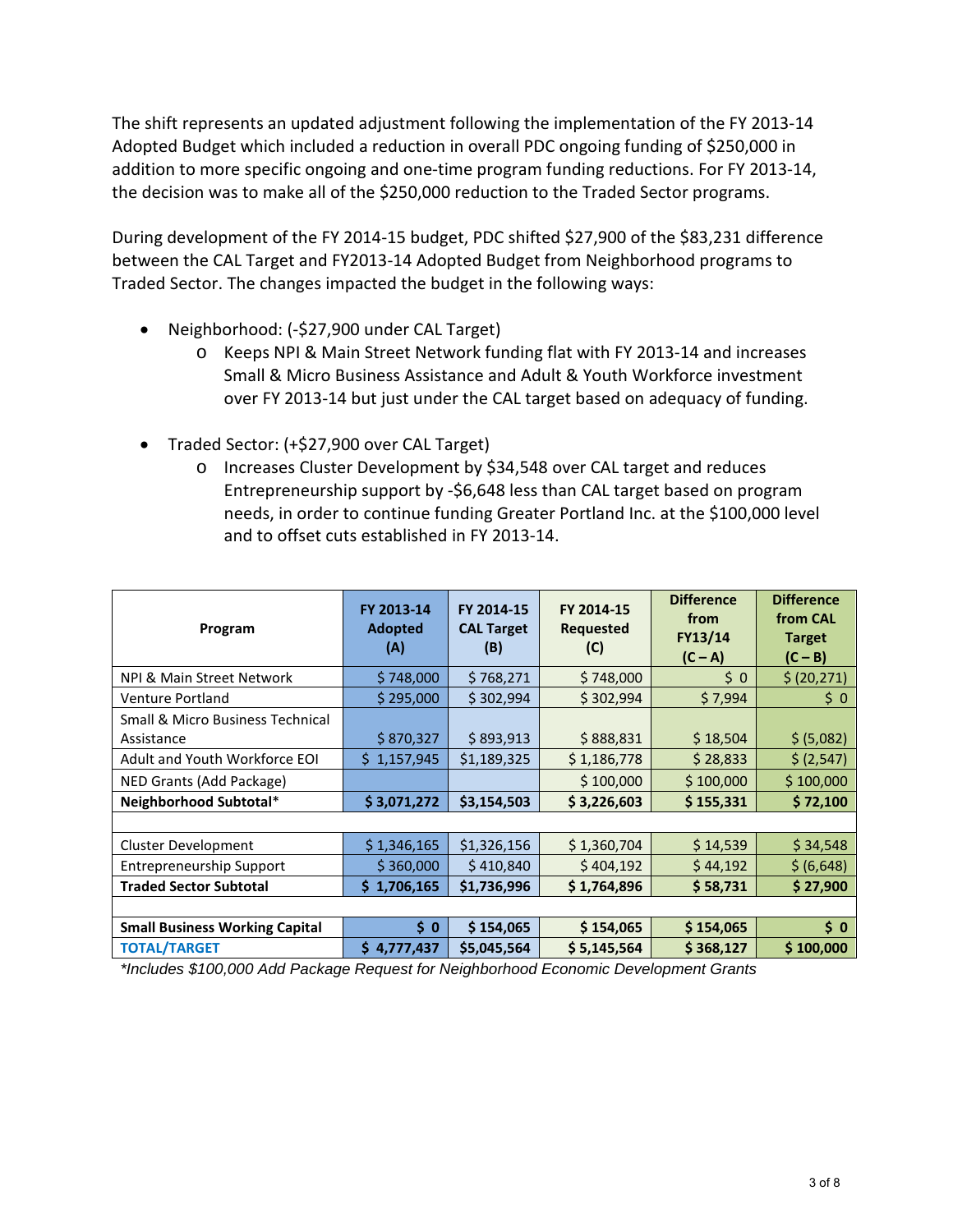## *4) What is the impact of not spending \$20 million in the Interstate? What is the current project list for this \$20 million?*

Attached is the Draft Proposed Interstate Budget that includes an additional \$20 million in reallocated program funding to Housing activity between FY 2014-15 and FY 2018-19. Note that this budget also adds \$6.6 million in Housing, Economic Development and Infrastructure projects from FY 2013-14 into FY 2014-15 as planned carryover. The revised total for Housing expenditures is \$38 million and the revised total for all other expenditures is \$41.5 million when adding FY 2013-14 carryover.

This draft includes reductions in opportunity budget line items (i.e. grant funds, business loans and redevelopment loans) that were previously included in the Requested Budget provided on February 3, 2014. However, it is still out of balance by \$3.8 million, requiring additional reductions or resources. Staff is reviewing this draft with stakeholders in April and will be coming back to Council on May 14 with additional changes that balance the Five-Year Forecast.

## *5) What's the total cost/liability for Union Station?*

A goal of the phase of work being initiated now at Union Station is to give PDC an updated scope of necessary repairs and associated cost estimate based on actual preliminary design work. PDC's prior estimate is based on a conceptual facility assessment without design – and baseline assumptions have changed. Knowing that there is much work to update costs based on design work, the rough estimate is \$30 million for the remaining repairs. This is for the Station only, and does not include any improvements to the tracks or passenger platforms. PDC does not have useful estimates for this work and some costs would be shared with Amtrak.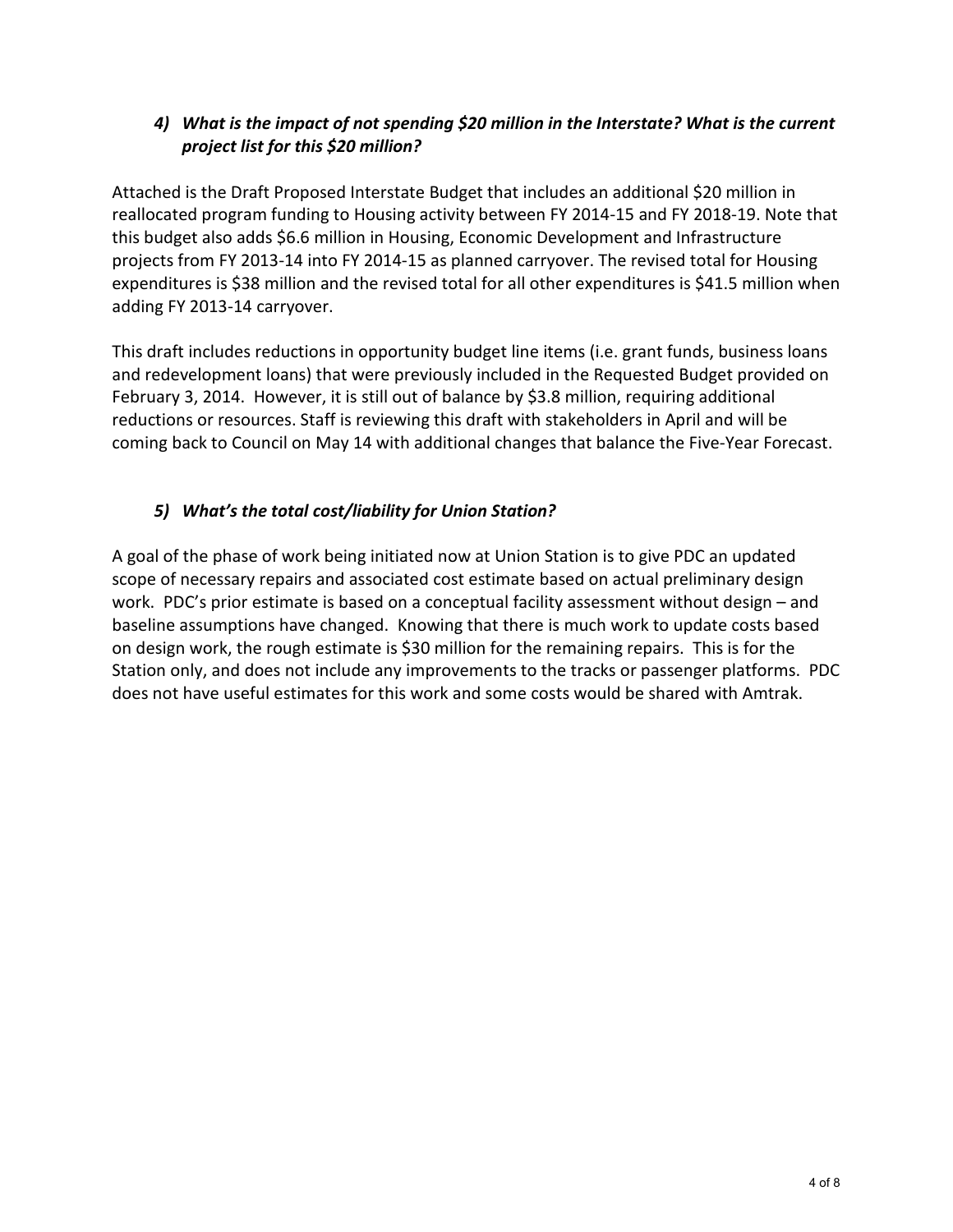| Program                             | # of<br><b>BIZ</b> | <b>PDC Financial</b><br>Assistance | <b>Private or</b><br><b>Outside</b><br><b>Investment</b> | <b>Total</b><br><b>Investment</b> | Est.<br><b>Construction</b><br>Jobs | Leverage<br><b>Ratio</b> |
|-------------------------------------|--------------------|------------------------------------|----------------------------------------------------------|-----------------------------------|-------------------------------------|--------------------------|
| <b>Business Finance</b>             | 5                  | \$656,000                          | \$2,277,311                                              | \$2,933,311                       | 20                                  | 1:3                      |
| <b>Enterprise Zone</b>              | 8                  | \$8,550,119                        | \$145,350,000                                            | \$153,900,119                     | 1032                                | 1:17                     |
| <b>Storefront</b>                   | 107                | \$1,847,457                        | \$6,109,952                                              | \$7,957,408                       | 53                                  | 1:3                      |
| <b>Green Features Grant Program</b> | 11                 | \$185,004                          | \$361,349                                                | \$546.354                         | 4                                   | 1:2                      |
| <b>Redevelopment Loan Fund</b>      | $\overline{4}$     | \$2,670,500                        | \$17,982,795                                             | \$20,653,295                      | 139                                 | 1:7                      |
| <b>Portland Seed Fund*</b>          | 19                 |                                    | \$16,933,460                                             |                                   |                                     |                          |
| <b>Clean Energy Works</b>           | 31                 | \$1,712,245                        | \$11,060,289                                             | \$12,772,534                      | 78                                  | 1:6                      |
| <b>Totals</b>                       | 185                | \$15,621,325                       | \$200,075,156                                            | \$198,763,021                     | 1326                                | 1:13                     |

## **I. PDC – FY 2012/13 OVERVIEW**

\* Investment of \$700,000 by PDC into fund in prior years

- Total of **591 jobs created** and retained from business development financial assistance activities *(432 new jobs, 103 from recruitment, 159 retained)*
- Total of 39 Portland businesses financially assisted through business loan, redevelopment loan, ezone or Portland Seed Fund *(29 small businesses)*

## **II. TRADED SECTOR – FY12/13 Performance**

**Business Assistance -** PDC traded sector economic development staff completed **~250 business visits** focused on direct and referral assistance to support retention and expansion of local companies. Staff provided assistance as outlined in the table below:

| Assistance     | Analysis/ | Site        | Supply | Partnership | Exports/                        | Cluster     | Product    |
|----------------|-----------|-------------|--------|-------------|---------------------------------|-------------|------------|
| Type           | Research  | Development | Chain  | Dev.        | International                   | Development | Deployment |
| <b>Assists</b> | 25        | 66          | 26     | 140         | $\overline{\phantom{a}}$<br>ے ، | 104         | 51         |

**Entrepreneurship Support** - the Portland Seed Fund

| <b>Metric</b>                         | <b>Actual Performance (cumulative)</b> |
|---------------------------------------|----------------------------------------|
| City contribution                     | \$700,000                              |
| Total fund size                       | \$3.12 million                         |
| Private capital leverage (Fund)       | 3:1                                    |
| Private capital leveraged (companies) | $^{\sim}21:1$                          |
| Jobs created                          | $200+$                                 |
| Company exits                         |                                        |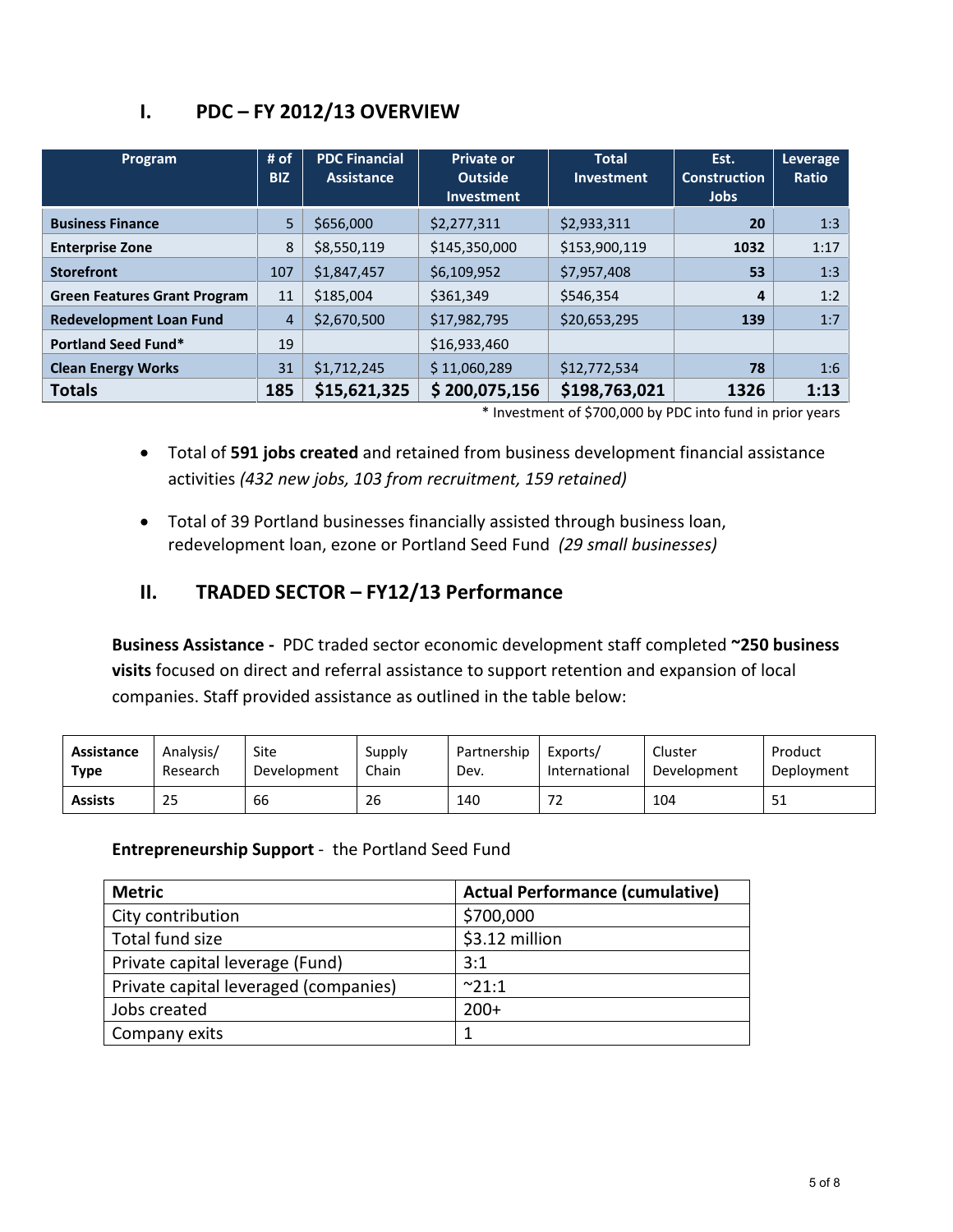## **III. Neighborhood Economic Development – FY12/13 Performance**

| Year, Program  | Volunteer<br><b>Hours</b> | <b>Net</b><br><b>Businesses</b> | <b>Net FTE</b> | <b>Net PTE</b> | <b>Total Jobs</b> | <b>Operations</b><br>Leverage |
|----------------|---------------------------|---------------------------------|----------------|----------------|-------------------|-------------------------------|
| FY 10-11, MS   | 10881                     | 10                              |                |                | 12                | 159,000                       |
| FY 11-12, MS   | 10252                     | 24                              | 81             | 50             | 131               | 197,137                       |
| FY 12-13, MS   | 9043                      | 15                              | 80             | 13             | 93                | 267,631                       |
| FY 12-13 NPIs* | 8896                      | $- -$                           |                | $- -$          | $\qquad \qquad -$ | 213,500                       |

#### **Main Street (MS) and Neighborhood Prosperity Initiative (NPI) Network**

\* Initial year of data collection; baseline information collection in process

#### **Adult and Youth Workforce Development**

• Total of 760 adult and youth participated in workforce development and training services; all customers have incomes of 60% median family income and below and most face significant barriers to employment.

| <b>Metric</b>                  | <b>Actual Performance</b>                                               |
|--------------------------------|-------------------------------------------------------------------------|
| <b>Adult WF Participants</b>   | 273 enrollees (167 graduates in the cohort)                             |
| Adult WF Participants of color | 42% of graduates and 46% of enrollees                                   |
| Adult Avg % change in wage     | 61%                                                                     |
| <b>Youth Participants</b>      | 487 (103: paid internship; 96: GED / diploma; 39: Training Certificate) |
| Youth Participants of color    | 66%                                                                     |

#### **Small & Micro Business Technical Assistance**

• Total of 476 small and micro businesses received services through local technical assistance providers; services focused on small and micro businesses owned by a person of color, a person with limited English proficiency; a person with low to modest income (<80%MFI; 120% MFI); or located in targeted areas of North, Northeast, and East Portland.

| <b>Metric</b>                   | <b>Micro</b> | <b>Small Biz</b> |
|---------------------------------|--------------|------------------|
| <b>Businesses served</b>        | 257          | 219              |
| Technical assistance hours      | 8,500        | 3,800            |
| Businesses of color served      | 66%          | 56%              |
| English proficiency             | 37%          | 26%              |
| Owner MFI range                 | <80% MFI     | <120% MFI        |
| Avg client satisfaction ranking | 4.6 out of 5 | 4.15 out of 5    |
| Avg value to client ranking     | 3.7 out of 5 | 3.28 out of 5    |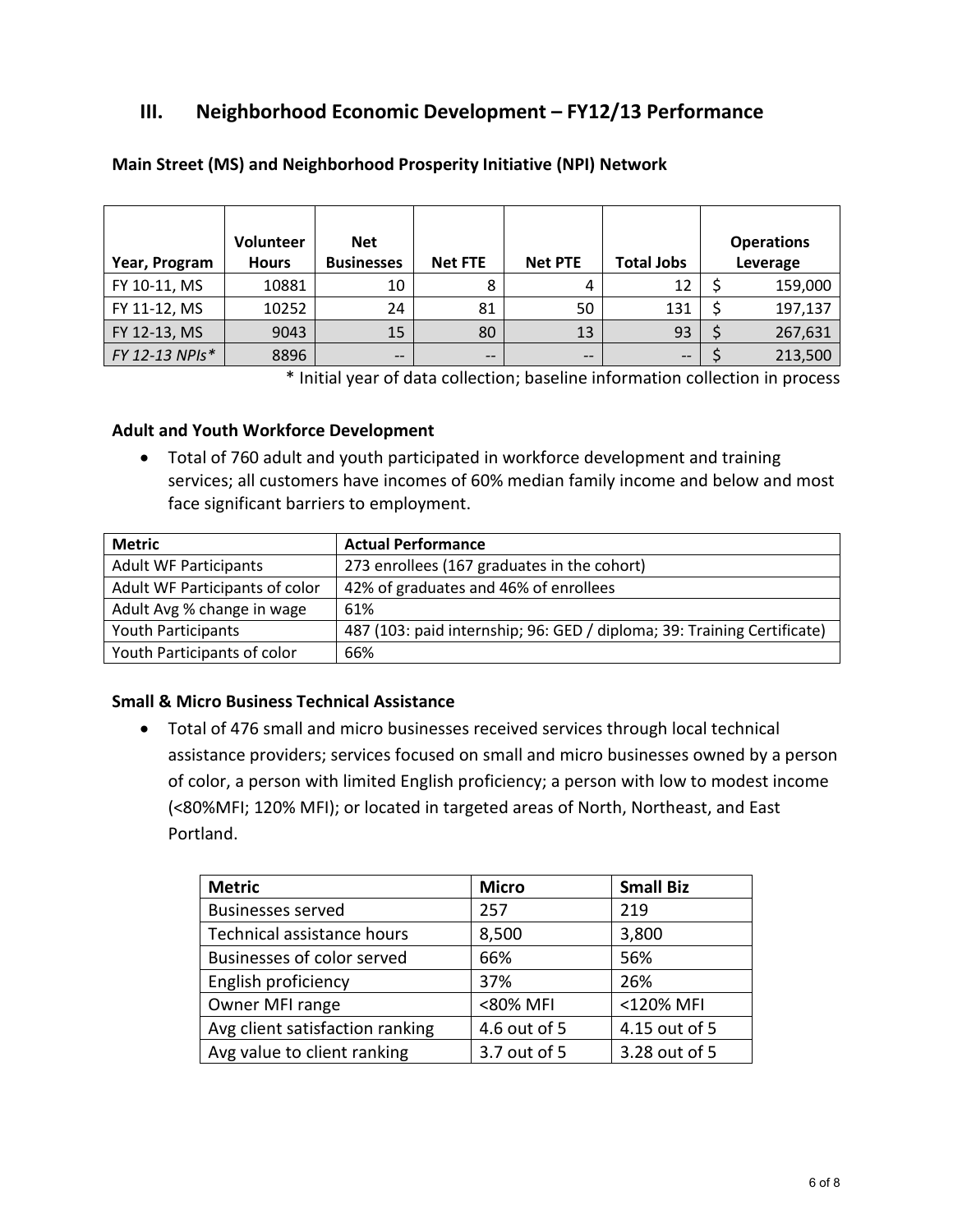# **Draft Proposed Interstate URA FY 2014-15 / Five-Year Forecast**

|                                                              | <b>Revised-2</b> | <b>Draft</b><br><b>Proposed</b> | <b>Forecast</b> | <b>Forecast</b> | <b>Forecast</b> | Forecast     |
|--------------------------------------------------------------|------------------|---------------------------------|-----------------|-----------------|-----------------|--------------|
|                                                              | FY 2013-14       | FY 2014-15                      | FY 2015-16      | FY 2016-17      | FY 2017-18      | FY 2018-19   |
| <u>Interstate Corridor URA</u>                               |                  |                                 |                 |                 |                 |              |
| <b>Resources</b>                                             |                  |                                 |                 |                 |                 |              |
| <b>Beginning Fund Balance</b>                                | 12,852,946       | 12,162,032                      | $-1,805,512$    | $-321,629$      | $-1,501,912$    | $-2,005,796$ |
| Fees and Charges                                             | 211,451          | 1,536                           | 2,008           | 1,408           | 3,216           | 2,280        |
| Interest on Investments                                      | 40,000           | 30,000                          | 30,000          | 30,000          | 30,000          | 30,000       |
| Loan Collections                                             | 1,219,110        | 199,399                         | 260,667         | 182,747         | 417,542         | 295,954      |
| Long Term Debt                                               | 0                | 0                               | 3,000,000       | 0               | 0               | 0            |
| Property Income                                              | 197,040          | 787,292                         | 197,040         | 197,040         | 197,040         | 197,040      |
| Reimbursements                                               | 40,112           | 40,112                          | 40,112          | 40,112          | 40,112          | 40,112       |
| Short Term Debt                                              | 11,488,500       | 11,488,500                      | 11,286,534      | 11,488,500      | 11,488,500      | 11,488,500   |
| <b>Total Resources</b>                                       | 26,049,159       | 24,708,871                      | 13,010,849      | 11,618,178      | 10,674,498      | 10,048,090   |
| <b>Requirements</b>                                          |                  |                                 |                 |                 |                 |              |
| <b>Program Expenditures</b>                                  |                  |                                 |                 |                 |                 |              |
| <b>Administration</b>                                        |                  |                                 |                 |                 |                 |              |
| <b>Financial Administration</b>                              |                  |                                 |                 |                 |                 |              |
| A45101370 Debt Management-ISC                                | 27,000           | 22,532                          | 22,532          | 22,532          | 22,532          | 22,532       |
| <b>Total Administration</b>                                  | 27,000           | 22,532                          | 22,532          | 22,532          | 22,532          | 22,532       |
| <b>Business Dev</b>                                          |                  |                                 |                 |                 |                 |              |
| <b>Business Lending</b>                                      |                  |                                 |                 |                 |                 |              |
| L02100370 BIF-General-ISC                                    | 400,000          | 8,575,000                       | 575,000         | 575,000         | 575,000         | 575,000      |
| <b>Small Business &amp; Community Dev</b>                    |                  |                                 |                 |                 |                 |              |
| B55710370 Main Street-ISC                                    | 74,000           | 75,000                          | 75,000          | 75,000          | 75,000          | 75,000       |
| B55800370 Business Development-ISC                           | 1,000            | 11,000                          | 11,000          | 11,000          | 11,000          | 11,000       |
| B55900370 Community Development-ISC                          | 72,500           | 70,000                          | 70,000          | 70,000          | 70,000          | 70,000       |
| <b>Traded Sector Business Dev</b>                            |                  |                                 |                 |                 |                 |              |
| B15100370 Cluster Development-ISC                            | 1,500            | 0                               | 0               | 0               | 0               | 0            |
| T01069370 Lean Manufacturing-ISC                             | 70,000           | 50,000                          | 50,000          | 50,000          | 50,000          | 50,000       |
| <b>Total Business Dev</b>                                    | 619,000          | 8,781,000                       | 781,000         | 781,000         | 781,000         | 781,000      |
| <b>Infrastructure</b>                                        |                  |                                 |                 |                 |                 |              |
| <b>Parks</b>                                                 |                  |                                 |                 |                 |                 |              |
|                                                              | 0                |                                 | 0               | 0               | 0               | 0            |
| N37017315 Bridgeton-ISC-Adm<br>N37017415 Dawson Park-ISC-Adm | 1,700,000        | 1,500,000<br>300,000            | 0               | 0               | 0               | 0            |
| N37017515 Small Scale Improv-ISC-Adm                         | 50,000           | 0                               | 0               | 0               | 0               | 0            |
| N37081015 Albina Triangle Mgmt-ISC                           | 4,880            | 1,000                           | 1,000           | 1,000           | 1,000           | 1,000        |
|                                                              |                  |                                 |                 |                 |                 |              |
| Transportation                                               |                  |                                 |                 |                 |                 |              |
| N37032115 Interstate Trans-ISC-Adm                           | 160,000          | 0                               | 0               | 0               | 0               | 0            |
| N37037615 Denver Streetscape-ISC-Adm                         | 48,500           | 331,500                         | 0<br>900,000    | 0<br>0          | 0               | 0<br>0       |
| N37037715 Killingsworth Stscape-ISC-Adm                      | 100,000          | 3,100,000                       |                 |                 | 0               |              |
| N37037815 Lombard Investment-ISC-Adm                         | 70,000           | 1,600,000                       | 1,000,000       | 1,000,000       | $\Omega$        | 0            |
| <b>Total Infrastructure</b>                                  | 2,133,380        | 6,832,500                       | 1,901,000       | 1,001,000       | 1,000           | 1,000        |
| Housing                                                      |                  |                                 |                 |                 |                 |              |
| Housing                                                      |                  |                                 |                 |                 |                 |              |
| H15410370 Home Repair Projects-ISC                           | 704,250          | 500,000                         | 500,000         | 500,000         | 500,000         | 1,000,000    |
| H15420370 Home Buyer Assistance-ISC                          | 724,971          | 500,000                         | 500,000         | 500,000         | 500,000         | 1,000,000    |
| H15430370 Affordable Rental Hsg-ISC                          | 1,340,991        | 400,000                         | 400,000         | 650,000         | 2,600,000       | 1,500,000    |
| H15440370 Beech St Apartments-ISC                            | 874,350          | 135,650                         | 0               | 0               | 0               | 0            |
| H15900370 PHB Staff & Admin-ISC                              | 865,334          | 818,505                         | 793,527         | 925,055         | 1,045,092       | 1,500,000    |
| H15901370 King-Parks-ISC                                     | 36,482           | 1,240,000                       | 0               | 0               | 0               | 0            |
| H15906370 Killingsworth Station-ISC                          | 257,675          | 24,695                          | 0               | 0               | 0               | 0            |